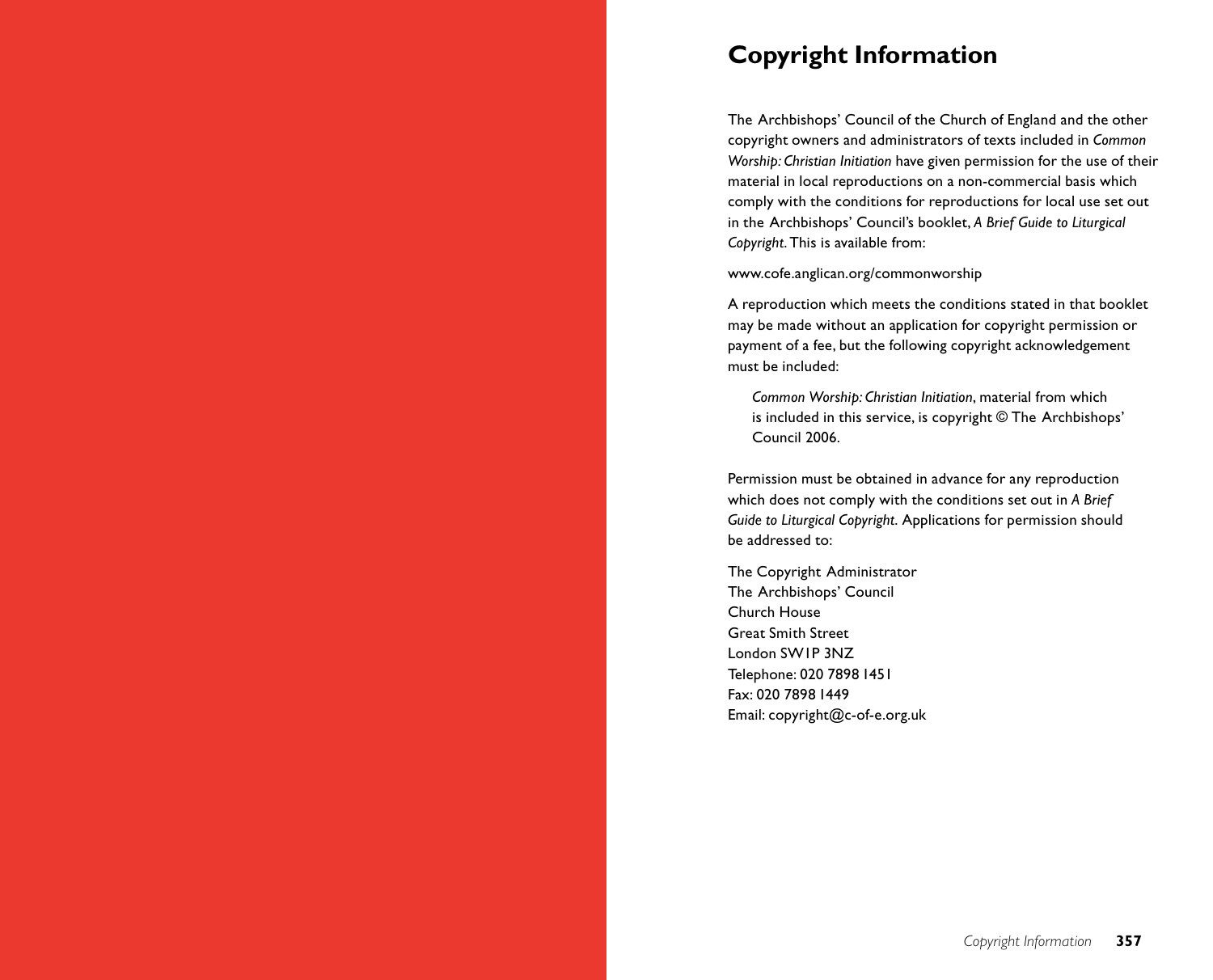# **Acknowledgements and Sources**

*The publisher gratefully acknowledges permission to reproduce copyright material in this book. Every effort has been made to trace and contact copyright holders. If there are any inadvertent omissions we apologize to those concerned and undertake to include suitable acknowledgements in all future editions.*

## Published sources include the following:

The Archbishops' Council of the Church of England: *The Prayer Book as Proposed in 1928; The Alternative Service Book 1980;* both of which are copyright © The Archbishops' Council of the Church of England.

Cambridge University Press: Extracts (and adapted extracts) from *The Book of Common Prayer*, the rights in which are vested in the Crown, are reproduced by permission of the Crown's Patentee, Cambridge University Press.

The Division of Christian Education of the National Council of Churches in the USA: Unless otherwise stated, Scripture quotations are from *The New Revised Standard Version of the Bible,* copyright © 1989 by the Division of Christian Education of the National Council of Churches in the USA. Used by permission. All rights reserved.

International Bible Society: Scripture quotations taken from the *Holy Bible, New International Version*. Copyright © 1973,1978,1984 by International Bible Society. Used by permission of Hodder and Stoughton, a member of the Hodder Headline Group. All rights reserved. 'New International Version' is a trademark of International Bible Society. UK trademark number 1448790.

# *Thanks are also due to the following for permission to reproduce copyright material:*

The Anglican Church in Aotearoa, New Zealand and Polynesia: Blessing ('May Christ, who out of defeat brings new hope' p. 263) from *A New Zealand Prayer Book – He Karakia Mihinare o Aotearoa* (1989) and used with permission.

The Anglican Church of Australia: 'The Lord Jesus, who came to reconcile sinners' (p. 274) from *A Prayer Book for Australia*, copyright © 1995 the Anglican Church of Australia Trust Corporation. All rights reserved.

The General Synod of the Anglican Church of Canada: 'We thank you, almighty God, for the gift of Water' (pp. 69, 87 and 114) and 'Will you continue in the apostles' teaching and fellowship' (pp. 73, 91 and 196), from *The Book of Alternative Services of the Anglican Church of Canada* © The General Synod of the Anglican Church of Canada 1985. Used by permission.

The Anglican Diocese of Brisbane: 'The Lord who called us has also redeemed us' adapted from General Board of Religious Education, *Using the Catechumenate Process in Australia*, copyright © 1999.

The Continuum International Publishing Group Ltd: Invitations to Confession Nos 2 and 3 (p. 254) and Kyrie Confession No.1 (p.255) adapted from *In Penitence and Faith: Texts for Use with the Alternative Services*, compiled by David Silk © 1988 Continuum (Mowbray). The hymn 'Creator Spirit, Lord of grace, …' (p. 253) from *New Hymns for All Seasons* © 1969 James Quinn SJ and Geoffrey Chapman, an imprint of The Continuum International Publishing Group Ltd. Used by permission.

The English Language Liturgical Consultation: The Lord's Prayer, The Nicene Creed, The Apostles' Creed prepared by the English Language Liturgical Consultation, based on (or excerpted from) *Praying Together*, copyright © ELLC 1988.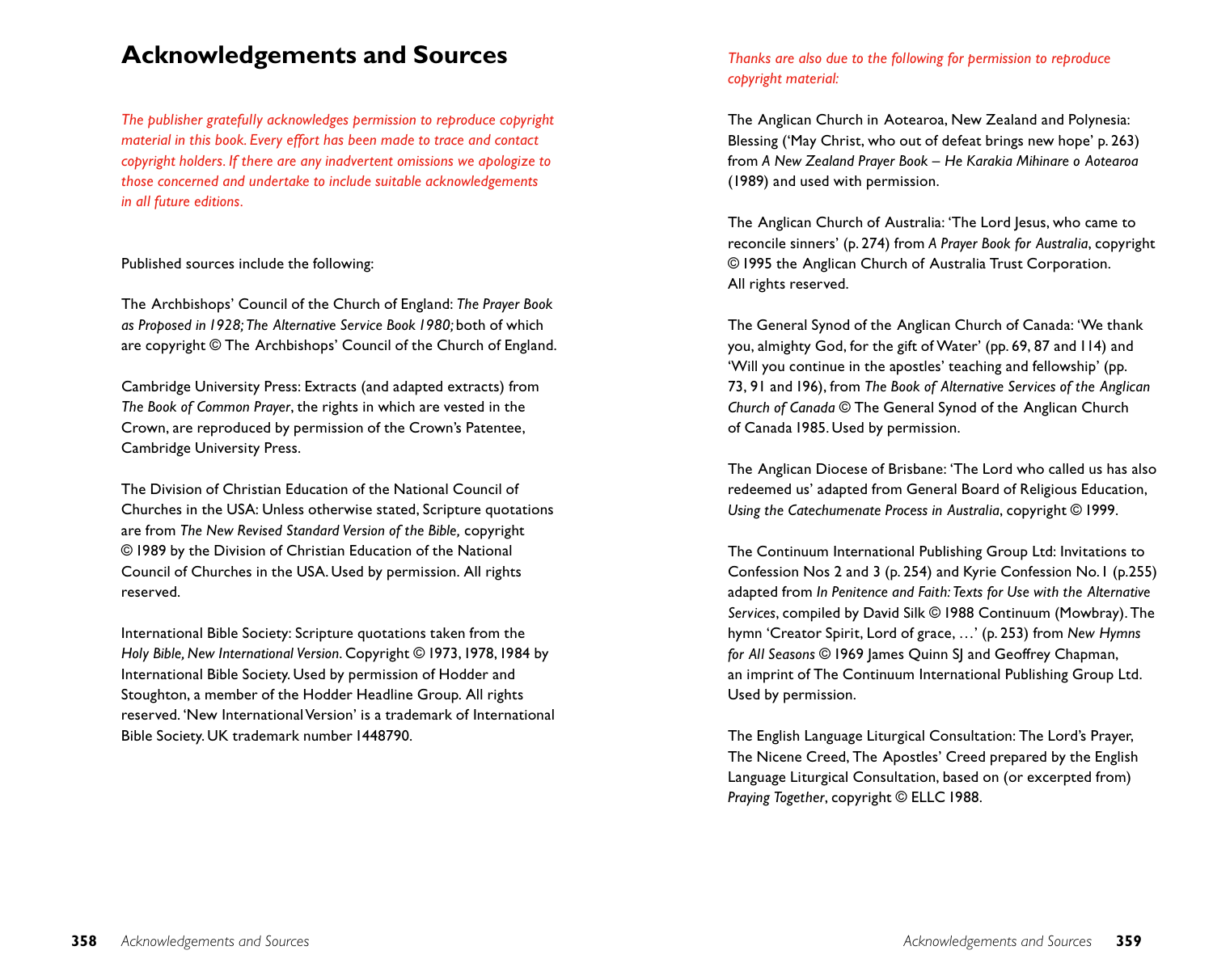The Episcopal Church in the USA: 'Holy God, heavenly Father, you formed me from the dust…' (p. 283) adapted from *The Book of Common Prayer* according to the use of the Episcopal Church of the USA,1979. The ECUSA Prayer Book is not subject to copyright.

The International Commission on English in the Liturgy: 'You raise the dead to life in the Spirit' (p. 297). English translation based on (or excerpted from) *The Roman Missal*, copyright © 1973 International Commission on English in the Liturgy (ICEL). Intercessions ('N and N, who are our brothers and sisters', p. 39) based on (or excerpted from) *Rite of Christian Initiation of Adults*, copyright © 1985 ICEL. A Litany of Penance (p. 247). Based on (or excerpted from) *The Rite of Penance* © 1974 ICEL. All rights reserved.

The Methodist Publishing House: 'The Lord be in your heart and on your lips' (p. 276) from *The Methodist Worship Book*, copyright © 1999 Trustees for Methodist Church Purposes. Used by permission of Methodist Publishing House.

The European Province of the Society of St Francis: 'As a royal priesthood let us pray to the Father' (pp. 74 and 93) from *Celebrating Common Prayer*, copyright © The Society of St Francis European Province 1992 and 1996.

The Saint Andrew Press, Edinburgh: A Form of Intercession (p. 258) from *The Book of Common Order*,1994 © The Church of Scotland Panel in Worship.

SPCK: Invitation to Confession No.1 (p. 254), Kyrie Confession No.1 (p. 255) and Introduction to the Peace No. 3 (p. 261) from *Enriching the Christian Year* © Michael Perham 1993; 'Almighty God, long-suffering, full of grace and truth …' (pp. 276 and 287) from *My God, My Glory* © Eric Milner-White 1967. Used by permission of the publishers.

The Rt Revd David Stancliffe: The Proper Preface for Eucharist at a Baptism (pp. 76,121, 207 and 221), 'God who said:"Let light shine…"' (pp. 237 and 301), Greeting: 'In the name of Christ we welcome you' (p. 292), prayers of intercession (p. 295), prayers of penitence (p. 296) and 'Blessed are you, sovereign God …' (p. 298). Used by permission.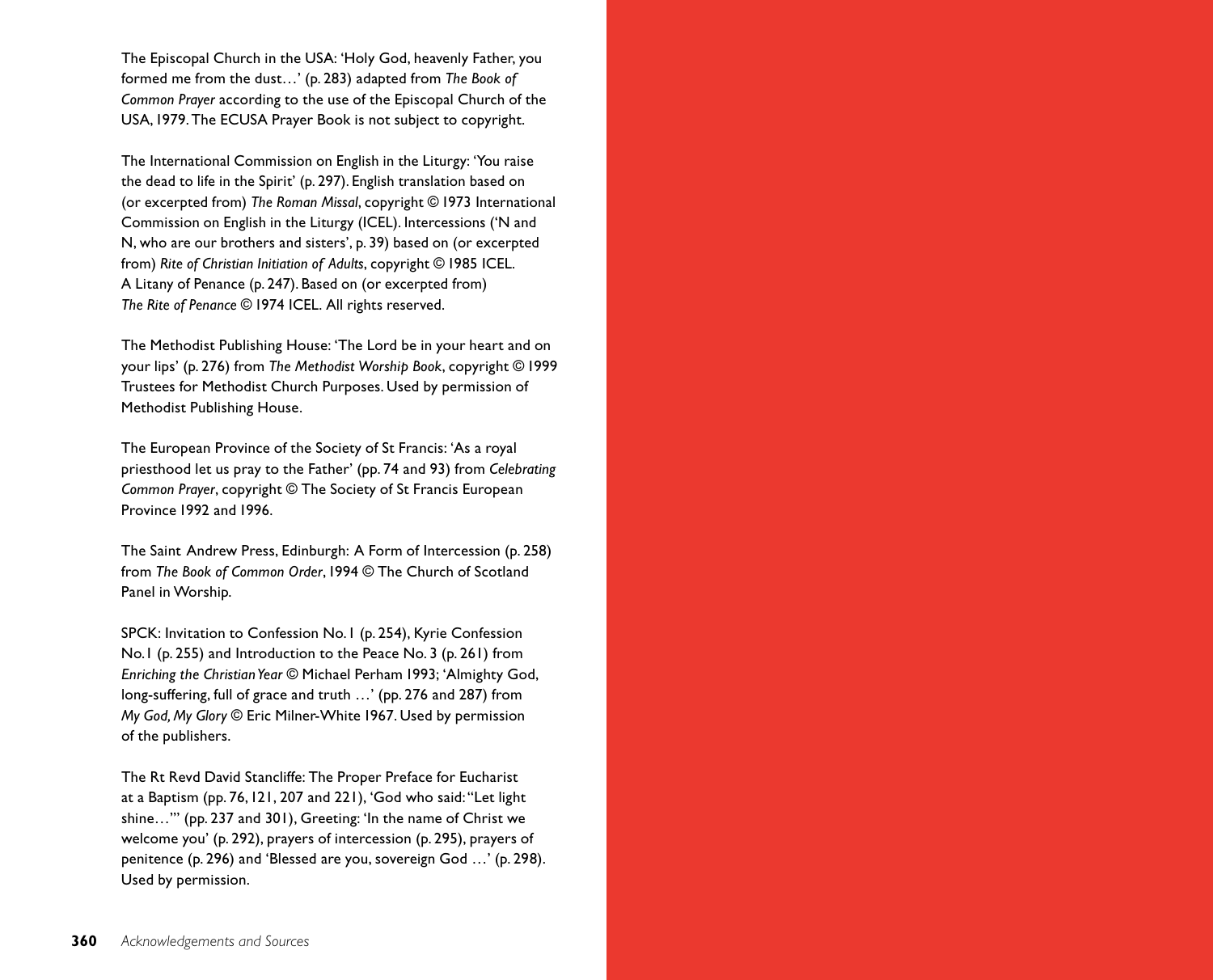# **Index of Biblical References**

| <b>Old Testament</b> | 38.9-15 306          | 137.7-1823            | 31.31-34 157, 256, 306, 322 | 24.3-13 307                 | 13.11, 12 352           |
|----------------------|----------------------|-----------------------|-----------------------------|-----------------------------|-------------------------|
|                      | 41.1-4 256           | 139.1-17 306          | Lamentations                | 28.9-10 256, 307            | 15.1-7 275              |
| Genesis              | 42.1-7 169           | 139.1-11 306          | 3.17-24 306                 | 28.16-20 157, 162, 167, 307 | 15.3-7 256              |
| 1.1-3 132, 136       | 46.1-7 157, 167, 306 | 145.1-944             | Ezekiel                     | Mark                        | 17.11-19 307            |
| 1.2323               | 50.1-6 151           | 145.9 281             | 26.24-29a 256               | $1.1 - 13$ 151              | 17.20-21 307            |
| 1.3323               | 51 267               | 145.14-21 306         | 36.24-28 157, 167           | $1.1 - 11$ 151              | 18.9-14 256             |
| $1.26$ $11$          | 51.1-6 167           | 145.19, 20 281        | 37.1-14 157                 | $1.1 - 848$                 | 19.8 268                |
| 3.8-15 256           | 51.1, 2 275, 282     | 146.4-9 151           | 47.1-12 157, 256, 306       | $1.4 - 11$ 151              | 19.10 250               |
| $7.1$ 167            | 51.6-12 256          | 147.1 240             | 47.1-10 167                 | $1.9 - 11$ 167              | 21.29-36 256            |
| 7.7-16 167           | 51.7-14 157, 167     | 147.3 240, 354        | 47.12 167                   | $1.11$ 167                  | 24.13-35 325            |
| $17.1 - 8$ 167       | 51.11-13 282         | Isaiah                | Daniel                      | $1.14 - 20$ 162             | 24.44-49 167            |
| 22.15-18 167         | 51.11 275            | $2.2 - 446$           | 9.18-19 256                 | 1.14, 15 275                | 24.44-48 256            |
| Exodus               | 51.16282             | 9.223, 151            | Hosea                       | $1.21 - 28307$              | 24.45-48 256            |
| 323                  | $63.1 - 7$ 162       | 9.3 151               | $6.1 - 6256$                | 1.44 353                    | John                    |
| 19.3-8 162           | 66.4-11 167          | $9.6 - 720$           | $11.1 - 442$                | 2.1-12 256, 307             | $1.9 - 1423$            |
| 19.3-6 322           | 66.15-20 306         | 9.6 151               | 14.4-8 162                  | 2.10 250                    | $1.14 - 18$ 151         |
| $20.1 - 1941$        | 67 151               | 9.7 151               |                             | 4.30-32 46                  | 1.29-34 256             |
| 20.1-17 256          | 72.1-1446            | $11.1 - 1046, 162$    |                             | 5.1-20 307                  | 1.35-37 256             |
| 20.12 23             | 78.1-744             | 12.2-6 170            | Apocrypha                   | 5.15-20 353                 | $3.1 - 8$ 167           |
| 33.12-20 151         | 80.1-7 256           | 26.16-19 306          | Ecclesiasticus              | 5.18-20 256, 307            | $3.1 - 648$             |
| Leviticus            | 84.1-6 167           | 42.1-7306             | 38.9-12 354                 | 5.25-34 307                 | 3.3ff 323               |
| $19.9 - 1841$        | 85.4-11 256          | 42.5-8 151            |                             | 5.35-43 307                 | 3.16 231, 250, 275      |
| Deuteronomy          | 87 46, 256, 306      | 43 135                |                             | $6.7 - 13307$               | 3.17250                 |
| $6.1 - 744$          | 89.21, 22 167        | 43.1-7 167            | <b>New Testament</b>        | 6.32-34 353                 | 4.23-26 157             |
| $26.1 - 1044$        | 89.25-29 167         | 43.1-3a 132, 135      | Matthew                     | 6.54-56 307                 | 5.5 352                 |
| 27.16-19 256         |                      |                       | $1.18 - 2523$               |                             |                         |
| I Samuel             | 91.1-6306            | 43.1323               | $1.18 - 21$ 256             | 9.16-29 307                 | 5.19-25 256<br>6.37 102 |
| 16.14-23 306         | 91.9-13 306          | 43.6b 135<br>43.7 135 | $3.13 - 4.248$              | 9.38-40 307                 |                         |
| I Kings              | 92.10-15 162         |                       |                             | $10.13 - 1623$              | $6.47 - 51$ 307         |
| 8.27-30 42           | 96.1-10 162          | 43.15, 16 171         | 5.1-16 162                  | 10.38 323                   | 6.48 250                |
| 17.17-24 306         | 98.1-4 162           | 43.18, 19 171         | $5.1 - 12$ 162              | $12.28 - 3441$              | $6.51$ 250              |
| 2 Kings              | 99.1-5 256           | 43.20c, 21 171        | $5.3 - 1046$                | 13.34-36 256, 307           | 6.63-64 307             |
| 5.1-15a 167          | 103.1-5 256,306      | 44.1-5 162, 167       | 5.14-16 307                 | 14.32-38 256, 307           | 6.66-69 307             |
| 5.9-14 256, 306      | 103.6-1842           | 51.9-11 323           | 5.23-26 256                 | Luke                        | 7.37-39 144, 157, 167   |
| 20.1-5 306           | 103.8-14 256, 306    | 52.13-53.12 352       | 5.23, 24 240                | 1.39-45 23                  | 9323                    |
| 2 Chronicles         | 103.8-10 282         | 53.3-6 256, 306       | $6.7 - 13$ 42               | 2.22-24 23                  | $9.1 - 7307$            |
| 28.15 306            | 103.11, 12 278, 284  | 53.4 240, 257         | 6.14, 15 275                | 2.33-40 23                  | 9.3 352                 |
| Psalms               | 103.13, 14 282       | 55.1-3 306            | 7.24-27 23                  | $3.15 - 17$ 151             | 9.34b-38 307            |
| 4                    | 104.29-32 157        | 55.10-11 306          | 7.43-48 256                 | $3.21$ 151                  | 10.10 62, 102, 250      |
| 1541,256             | 106.1 278, 284       | 60.17b-20 256         | 8.17352                     | 3.22 151                    | 10.11 250               |
| 18.31-38 167         | $107.1 - 9167$       | 61.1-3 306            | 11.25-30 353                | 4.14-19 167                 | 10.19-23 275            |
| 20 23                | 116.12-19 256        | $62.1 - 7$ 167        | 11.28 231, 250, 275         | 4.16-21 307                 | 11.25 250               |
| 20.6-9 162           | 118.19-24 157        | 63.7-10 151           | $12.12 - 21$ 353            | 4.33-37 307                 | 11.32-37 256            |
| 23 42, 256, 306      | $119.9 - 1641$       | 63.15, 16 151         | $16.13 - 184$               | 5.15352                     | 12.44-50 44             |
| 27.1-10 151,306      | 119.97-10441         | 64.1-4 151            | 16.19 250                   | 6.20-23 46,47               | 14.6 250                |
| 27.1-6 306           | 119.105-112 157      | 64.6-12 256           | 18.1-5 23                   | 6.31-38 275                 | 14.14-18 256            |
| 30.6-12 306          | 122 46               | Jeremiah              | 18.10-14 23, 353            | 9.31 323                    | 14.15-18 144, 157       |
| 34.18 102            | 128 23               | 13.23 320             | 18.15-20 353                | $11.1 - 442$                | 14.15-17 256            |
| 36.5-9 151           | 130 256,306          | 17.5-10 256, 306      | 18.18 250                   | 12.50 323                   | 14.16 250, 325          |
|                      | 133 256              | 17.14 256, 306        | 22.37-39 250                | 13.10-17353                 | 15.1-11 162, 167        |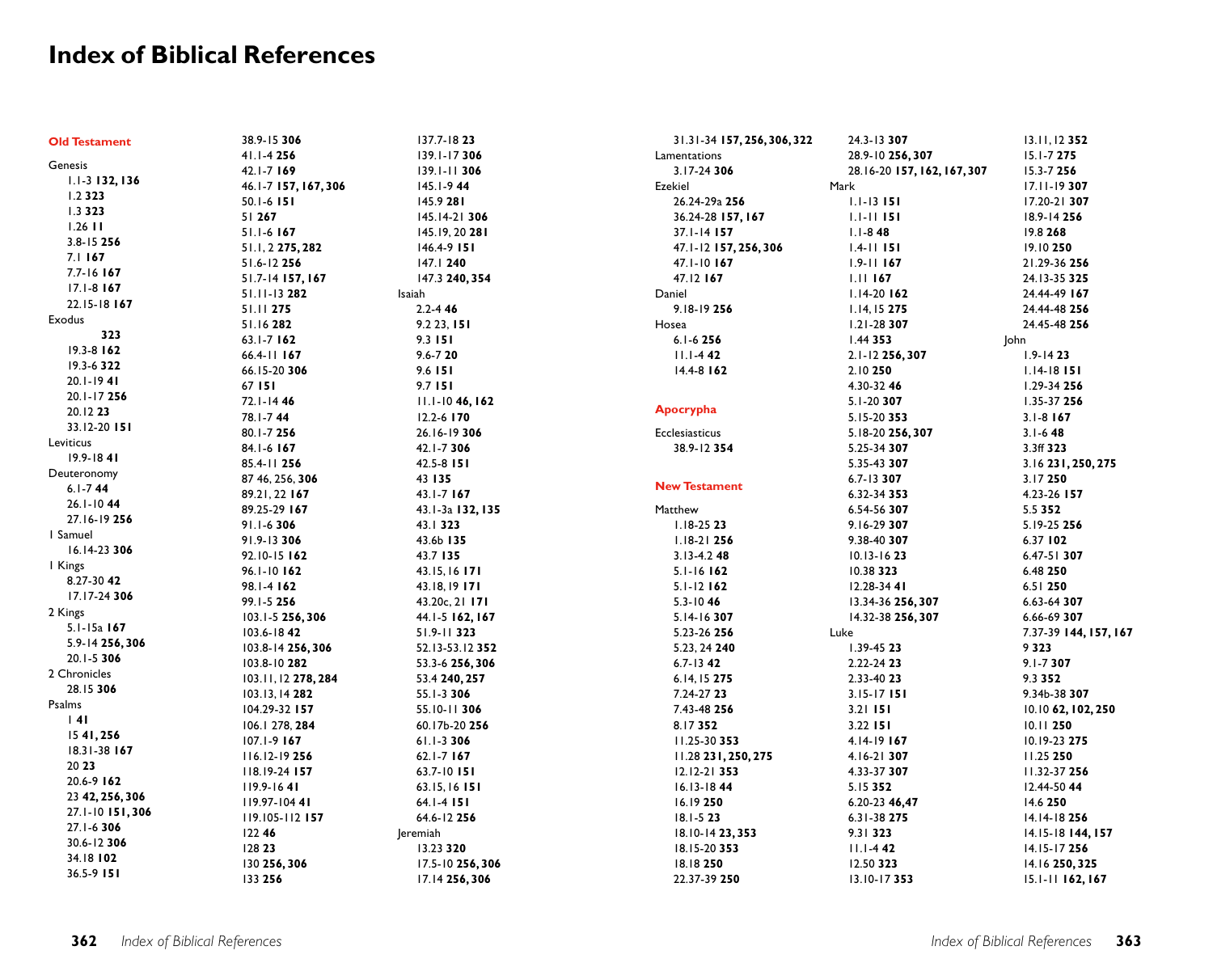| 15.1, 2 250               | $10.5 - 11$ 307     | 6.10-18320         | 2.7 323           |
|---------------------------|---------------------|--------------------|-------------------|
| 16.7-15 256               | $10.8 - 13$ 44      | Philippians        | 3.18240           |
| 16.29-33 256              | $13.11 - 12$ 132    | 3.17319            | 5.13-16 256, 307  |
| 17.20-22 256              | $13.11, 12$ 162     | Colossians         | 5.14-16 307       |
| 20.19-23 157, 256, 353    | 13.8-14 256         | $1.9 - 1448$       | 5.16 240, 352     |
| Acts                      | $13.8 - 1041$       | 1.11-14 151        | I Peter           |
| $2.1 - 18$ 157            | I Corinthians       | 1.12-14 275, 323   | 1.3-9 48, 132     |
| 2.28-39 132               | 1.30248             | 1.15-27 352        | 1.12323           |
| 2.38 139, 157, 353        | $2.7 - 12$ 151      | 1.17-23 256        | $1.13 - 16256$    |
| 2.39 139, 157             | 3.9ff 323           | 2.11323            | 2.4ff 323         |
| $9.1 - 31318$             | $5.1 - 5.353$       | 2.12323            | $2.4 - 10$ 162    |
| 9.10-19a 307              | 6.11 248            | 3.1ff 323          | $2.4, 5$ 157      |
| 9.19318                   | 8.12 248            | $3.1 - 1448$       | 2.9 162           |
| 9.2319                    | $10.1 - 13320$      | 3.8-10 275         | 2.24 352          |
| $9.3 - 9.318$             | $10.1 - 4$ 151, 323 | 3.9 3 2 3          | 3.18-22 167       |
| 10.34-43 167              | 11.25 322           | 3.10323            | 3.18250           |
| 10.36-43 307              | $12.4 - 13$ 167     | 3.12-17 275        | 2 Peter           |
| 18.25, 26 319             | 2 Corinthians       | 3.14-17307         | 1.4321            |
| 19.9319                   | $1.22$ 321          | I Thessalonians    | I John            |
| 19.23 319                 | $2.5 - 11$ 353      | 1.10248            | 1.6, 7275         |
| 20.7-12 307               | 3.6322              | I Timothy          | 1.8275,351        |
| 22.4319                   |                     | 1.15 231, 249, 275 |                   |
|                           | $3.12 - 4.6$ 151    |                    | 1.9 275           |
| 24.14319                  | 3.18352             | 1.16319            | 2.1 275           |
| 24.22 319                 | 4.4-6 323           | 2.6 249            | 2.2 250, 275, 323 |
| Romans                    | 4.8-11 256          | 4.12319            | $2.12 - 1423$     |
| $1.21$ 320                | 5.16-21 256         | 5.20 353           | $2.12$ 231        |
| 3.23 352                  | 5.17 151,323        | $6.11 - 1644$      | $3.1 - 346$       |
| 3.25 323                  | 5.18-6.2 323        | 2 Timothy          | 3.4-10 256        |
| $5.1, 2$ 162              | 5.19 240, 257       | $1.8 - 144$        | 3.9351            |
| 5.6-11 167, 256, 307, 323 | 8.9 46, 248, 321    | 1.10249            | 4.10323           |
| 5.6-9 275                 | 12.7b-10 256, 307   | 1.13319            | Revelation        |
| 5.6-8 322                 | 12.9 352            | 2.3-5 320          | 1.5 3 2 3         |
| 5.6 352                   | Galatians           | 2.15320            | $1.17, 18$ 157    |
| 5.10248                   | 1.4248              | 3.15 325           | 5.6-10 162        |
| 6.3ff 323                 | 3.27-4.7 167        | 4.1249             | 21.22-2746        |
| $6.3 - 11$ 157            | 3.27 323            | <b>Titus</b>       | 21.22 256, 307    |
| $6.3 - 548$               | $4.4 - 742$         | 2.7319             | 22.1-5 157        |
| 6.3 281                   | 5.13, 1441          | 2.11-14 256        | 22.5 256, 307     |
| 6.4ff 323                 | 5.18-26 256         | 2.11, 12 249       |                   |
| 6.4 281, 351              | 5.22-6.2 141, 157   | 2.14 249           |                   |
| 6.11351                   | 6.15 323            | 3.3-7 157, 167     |                   |
| 6.17319                   | <b>Ephesians</b>    | 3.5 323            |                   |
| 8.1-11 141, 157           | 1.18323             | <b>Hebrews</b>     |                   |
| $8.1 - 441$               | 2.13-16352          | 2.17249            |                   |
| 8.1-2 275                 | 2.19-21 323         | 5.8, 9 3 20        |                   |
| 8.3 352                   | $3.7 - 1346$        | 5.9 249            |                   |
| 8.4-11 157                | $3.14 - 21$ 23      | 6.4 3 2 3          |                   |
| 8.12-17307                | 4.5 333             | 6.5 3 2 1          |                   |
| 8.14-17 42,48             | 4.12324             | 9.14 249           |                   |
| 8.18-23 307               | 4.13321             | 9.28 249           |                   |
| 8.23 321                  | 5.1, 2 275          | 10.22 323          |                   |
| 8.26, 27 42               | 5.26 323            | 11.32-12.2 162     |                   |
| 8.34 248                  | $6.1 - 423$         | lames              |                   |
| 8.38, 39 275              | 6.10-20 167         | 1.18323            |                   |
|                           |                     |                    |                   |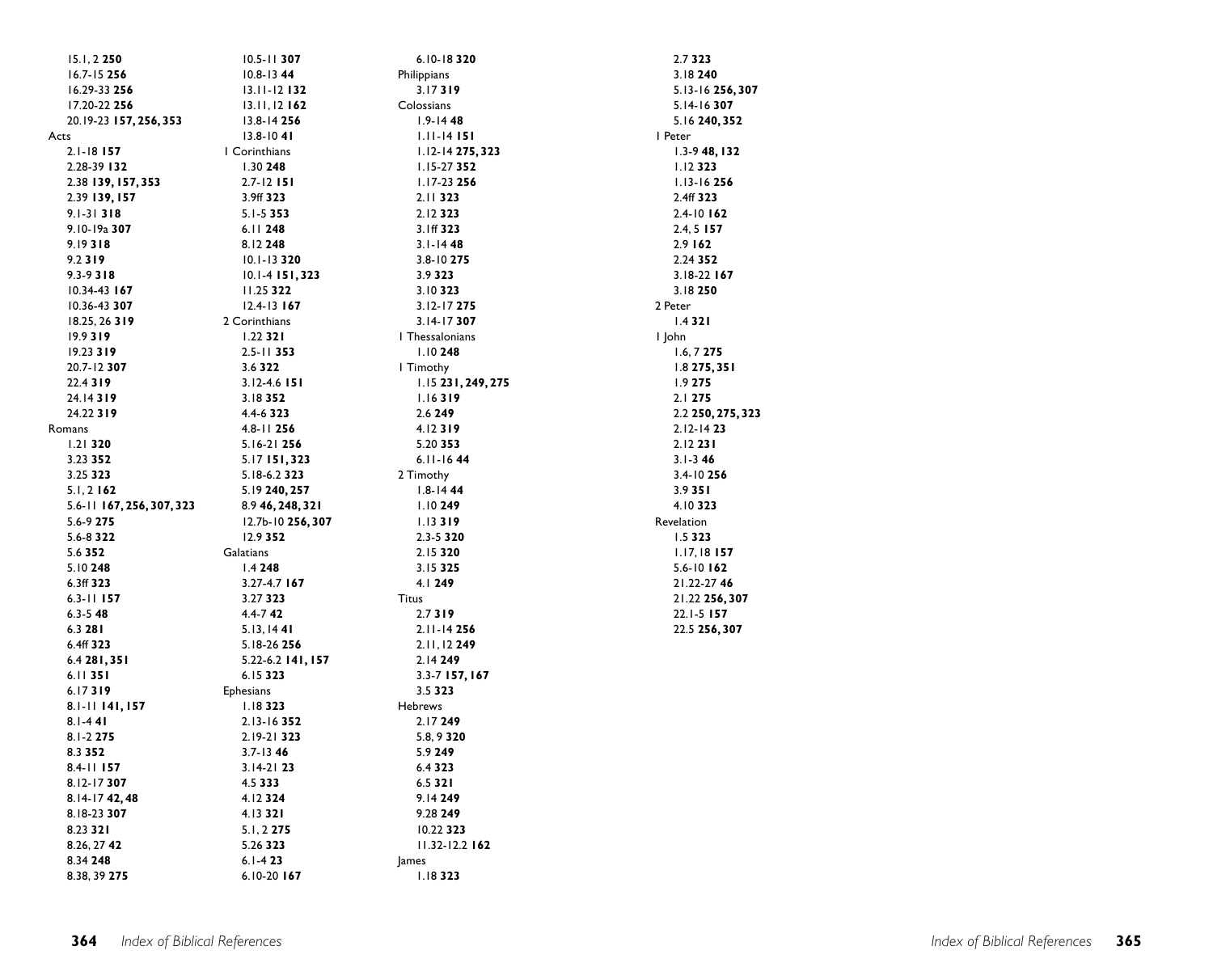# **General Index**

Absolution authorized forms 288–9 Celebration of Wholeness and Healing 297 Corporate Service of Penitence 235 Reconciliation of a Penitent 268, 269, 270, 275, 284 act of contrition 268, 269, 270, 275, 284, 287 Admission of the Baptized to Communion 4,188,189–92, 324, 338, 349 Dismissal 191 Eucharistic Preface 190 intercessions 189 Peace 190 Post Communion 191 Preparation of the Table 190 Profession of Faith 188 Questions 188,192 Welcome 188,189 adoption, and Thanksgiving for the Gift of a Child 16,17, 27 Advent, and Corporate Service of Penitence 228, 353 Affirmation of Baptismal Faith 4,118,128, 197–208, 324, 327, 328, 349–50 Bible readings 151,157,162,167 Celebration of 37–9 Collect 198 Commission 205, 209, 210 Decision 201, 209, 210 Declaration of Commitment 203 intercessions 205, 210 Liturgy of the Eucharist 207 Liturgy of the Word 199 notes 209–210 Peace 206, 210 and penitence 271 Post Communion 207 Presentation of Candidates 200, 209, 210

Profession of Faith 202, 209, 210 Sending Out 208 shorter form 343 Welcome 209, 210 Affirmation of the Christian Way 36, 188, 328 Affirmation of Commitment 195,196 affirmation rites as appropriating baptism 4,181–223, 348–50 Corporate Renewal of Baptismal Vows 193,194–5, 209 *see also* Admission of the Baptized to Communion; Affirmation of Baptismal Faith; Celebration after Initiation Service; Thanksgiving for Holy Baptism Alcuin of York, prayer of 51 All Saints' Day,Vigil with Baptism and Confirmation 134 All Saints' Day to Advent, seasonal provision 161–5 All Saints' tide, and initiation 6, 332–3, 343 *Alternative Service Book 1980* 5, 340, 345 anointing with oil at Call and Celebration 37 at Confirmation 129, 345–7 at Holy Baptism 99,105, 335–6, 343, 345–6 authorized ministers 302 and healing 229, 234, 268, 290, 299, 346 and ministry of prayer 264, 268, 271–2, 354 Anselm of Canterbury, St, prayer of 52 Apostles' Creed 44–5, 78, 99,130, 328–9, 334–5, 343 Augustine of Hippo, St, prayer of 51 authorization details 1, 311

#### baptism

and accessible language 333–4 of adults 317, 338 of adults and infants together 333–8, 343 at Service of the Word 96 and catechumenate 4, 5–6, 322, 324, 335 and Christian identity 10 and Church context 322–4 conditional 100,130 and covenant 281–6, 322, 324, 351, 353 Creed and Profession of Faith 334–5 by dipping 71, 89,100–101,116, 336 dramatic movement 6–7, 8 emergency 102–5, 344 and faith as process 8–9 frequently asked questions 342–4 of infants 66, 317, 322, 339–42 minister 96, 98,105,128,134 and mission 7, 8–9 Prayers in Preparation for Baptism 48–9, 329, 331 preparation for 5–6, 31, 322, 327, 334 and Renewal of Baptismal Covenant after Sin 281–6 and Renewal of Baptismal Vows 101,193, 194–6 seasonal provision 6, 8, 99,134, 336, 343 services *see* Holy Baptism; Holy Baptism and Confirmation significance for the Church 3, 8–10, 315 theological framework 319–21 within public worship 5 *see also* Call and Celebration; Rites on the Way; Welcome of Those Preparing for the Baptism of Children Baptism of Christ, seasonal provision 150–55 Baptism of Christ, Eve,Vigil with Baptism and Confirmation 134 *Baptism, Eucharist and Ministry* (Lima report) 315 Beatitudes 46–7, 234, 241, 329 and extended form of penitence 234, 242–3

Benedict of Nursia, St, prayer of 52 Bible giving 30, 56,184 reflection on penitence 248–51 Bible readings Affirmation of Baptismal Faith 199 Celebration of Wholeness and Healing 294, 306–7 Corporate Service of Penitence 228, 233 Holy Baptism 65 Holy Baptism and Confirmation 110 Prayers in Preparation for Baptism 48 Reception into the Church of England 151,157,162,167, 213 Reconciliation of a Penitent 267, 275, 281–2 Reconciliation and Restoration 256 supplementary 167 Thanksgiving for the Gift of a Child 23 Vigil Service, seasonal provision 151, 157,162 bishop and adult baptism 317, 338 and consecration of oils 129, 229, 303, 349 and ministry of deliverance 290 and parish policies on initiation 318 as president at Confirmation 128,134, 317, 347–8 as president at Holy Baptism 98 role in initiation 317 Blessing of the Light 134,136 seasonal provision 150,156,161 blessings at Admission of the Baptized to Communion 191 at Affirmation of Baptismal Faith 208 at Baptism and Confirmation 122 at Confirmation 122,130,149 at Corporate Service of Penitence 238 at Holy Baptism 79, 95 at Reception into the Church of England 222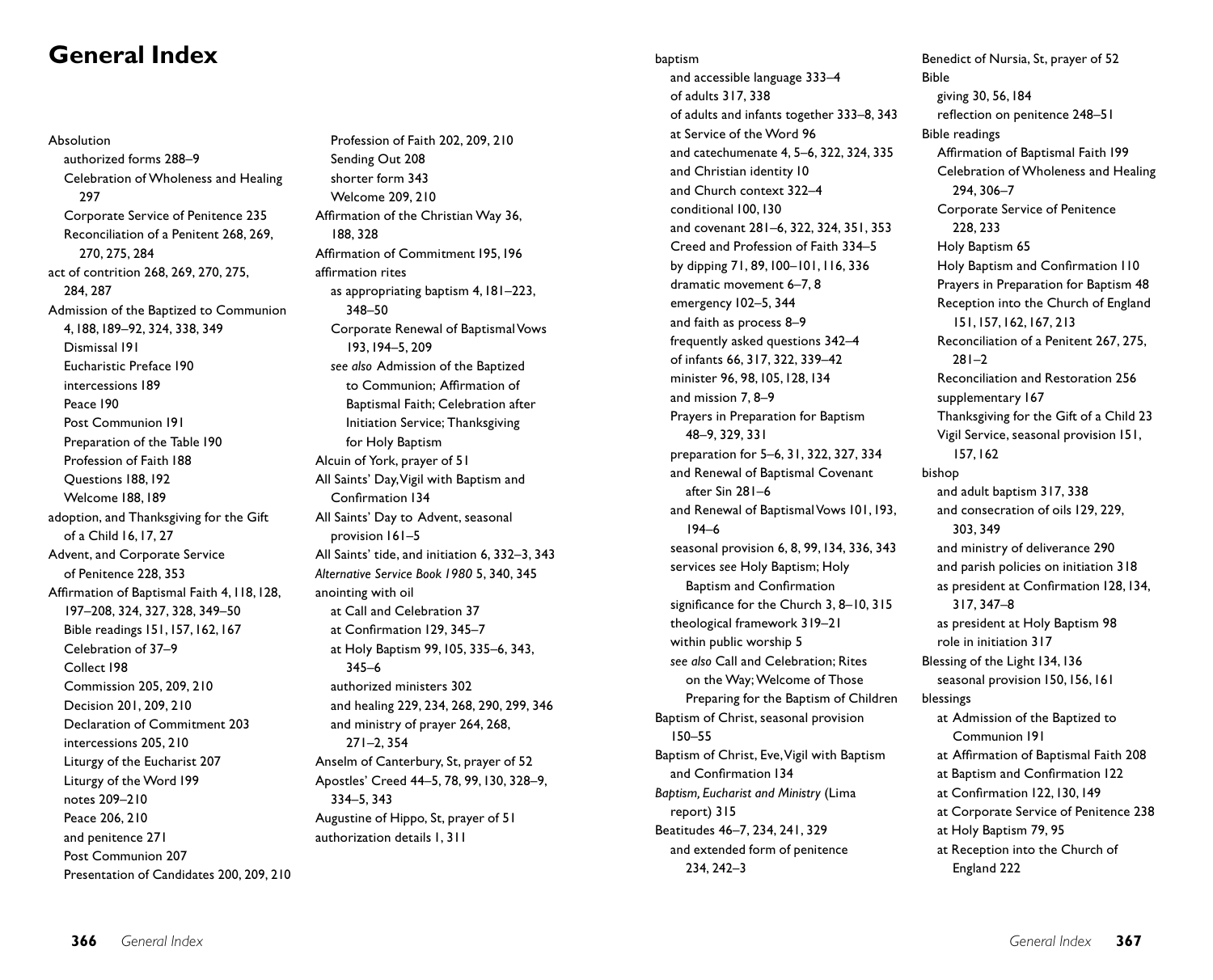at Thanksgiving for Baptism 187 at Thanksgiving for the Gift of a Child 19–20, 22 of individual penitents 269, 280, 286 for Reconciliation and Restoration 263 seasonal provision 155,160,165 *Book of Common Prayer* and Absolution 1 and Baptism 3, 8, 333, 335, 340 and reconciliation of a penitent 266 British Joint Liturgical Group 349 Call and Celebration of the Decision to be Baptized or Confirmed 38–9, 327, 328, 331, 332 Giving of the Gospel 30, 39 intercessions 39 notes 37 Presentation of the Four Texts 40–45 Signing with the Cross 37, 38–9 candles at Affirmation of Baptismal Faith 209, 210 at Baptism 7, 77, 78, 79, 95, 96,101, 338 at Baptism and Confirmation 122, 131,149 at Reception into the Church of England 223, 224 Canons B 2 310, 311 B 3 1, 229, 264 B 4 264 B 4.3 228 B 5 1, 311 B 15A 188, 317, 338, 350 B 16 317 B 21 5, 98 B 22.2 317 B 23 342 B 24.2 317, 338 B 27 317, 348 B 28 211, 223, 350 B 37 229, 272, 302 canticles, in procession to font 169–71

catechumenate model 4, 5–6, 322, 324, 335 Celebration after Initiation Service Outside the Parish 182–3, 348–9 Celebration of Wholeness and Healing 291–301, 353–4 Absolution 297 Bible readings 306–7 Collect 293 extended celebration 302 Greeting 292 Intercessions 295–6 laying on of hands and anointing 290, 298–300 Liturgy of the Word 294, 302 notes 290, 302–3 Peace 301, 302 Prayers of Penitence 296–7, 302 structure 291 supplementary texts 304–5 certificate, for Thanksgiving service 28 children baptism 66, 78, 90, 339–42 and Thanksgiving for the Gift of a Child 11,16–28 chrism at Baptism 37,100,105, 336, 343, 346 at Confirmation 129, 347–8 chrismation 346, 350 Christianity, as way of life 10 Church, as context for baptism 322–4 Church of England, Reception into 4,118, 211–22, 223–4, 350 clothing, after Baptism 7, 71, 89,101,116, 130, 337 Collects Affirmation of Baptismal Faith 198 Baptism 64, 82, 99,109 Celebration of Wholeness and Healing 292 Confirmation 129,138 Corporate Service of Penitence 232 Reception into the Church of England 212 seasonal provision 151,156,161 Vigil Service 138,151,156,161

commentary 315–55 Baptism service 333–8 Church as context for baptism 322–4 episcopal role 317 integrated approach to initiation 315–17 rediscovery of baptism 315 Rites on the Way 325–9 seasonal patterns for initiation 330–33 and theological framework 319–21 Commission Affirmation of Baptismal Faith 205, 209, 210 Baptism 7, 72–3, 78, 90–91,101, 338 Baptism and Confirmation 119, 130,132 Reception into the Church of England 219, 223 Thanksgiving for Baptism 185 Confession and counsel 267–8, 271, 276, 282–3 invitations to 254 Kyrie confessions 254–5 prayer for individual use 287 Reconciliation of a Penitent 267–9 confidentiality and ministry of healing 290 and ministry of reconciliation 270 Confirmation administration of water 116 Affirmation of Baptismal Faith 118, 128,151 in Anglican Communion 324 apart from Holy Communion 126–7 with Baptism *see* Holy Baptism and Confirmation Bible readings, seasonal 151,157,162 bishop's role 128,134, 317, 347–8 clothing 116 Commission 119,130 Decision 112,124,132 giving of a lighted candle 122,131,149 and Holy Communion 108–123 Liturgy of the Eucharist 121

Liturgy of Initiation 111–20 Liturgy of the Word 110 notes 128–31,134 Prayers of Intercession *see* intercessions presbyteral 350 Presentation of Candidates III.124. 132,137 Profession of Faith 115,130,142 Reception into the Communion of the Church of England 118, 327 seasonal provision 134 Sending Out 122–3,127,133 Signing with the Cross 113,124,129, 134,140 supplementary readings 167 understandings 346–7 Welcome and Peace 120 within Holy Communion 124–5 within a Vigil Service 4,132–49 congregation and Baptism 339, 342, 343 and Commission 72, 90 and Profession of Faith 70, 88, 99,115, 130,142 and Welcome of Disciples 328 contrition, and reconciliation 268, 269, 270, 275, 284, 287 Corporate Service of Penitence 11, 231–8, 353 Absolution 235 Blessing 238 Collect 232 Greeting 231 and individual penitents 229, 234 intercessions 258–9, 265 Liturgy of the Word 233 and ministry of personal prayer 229, 234, 264, 268 notes 228–9 and Peace 228, 238 president 228 Proclamation of the Gospel 237 Readings 228, 233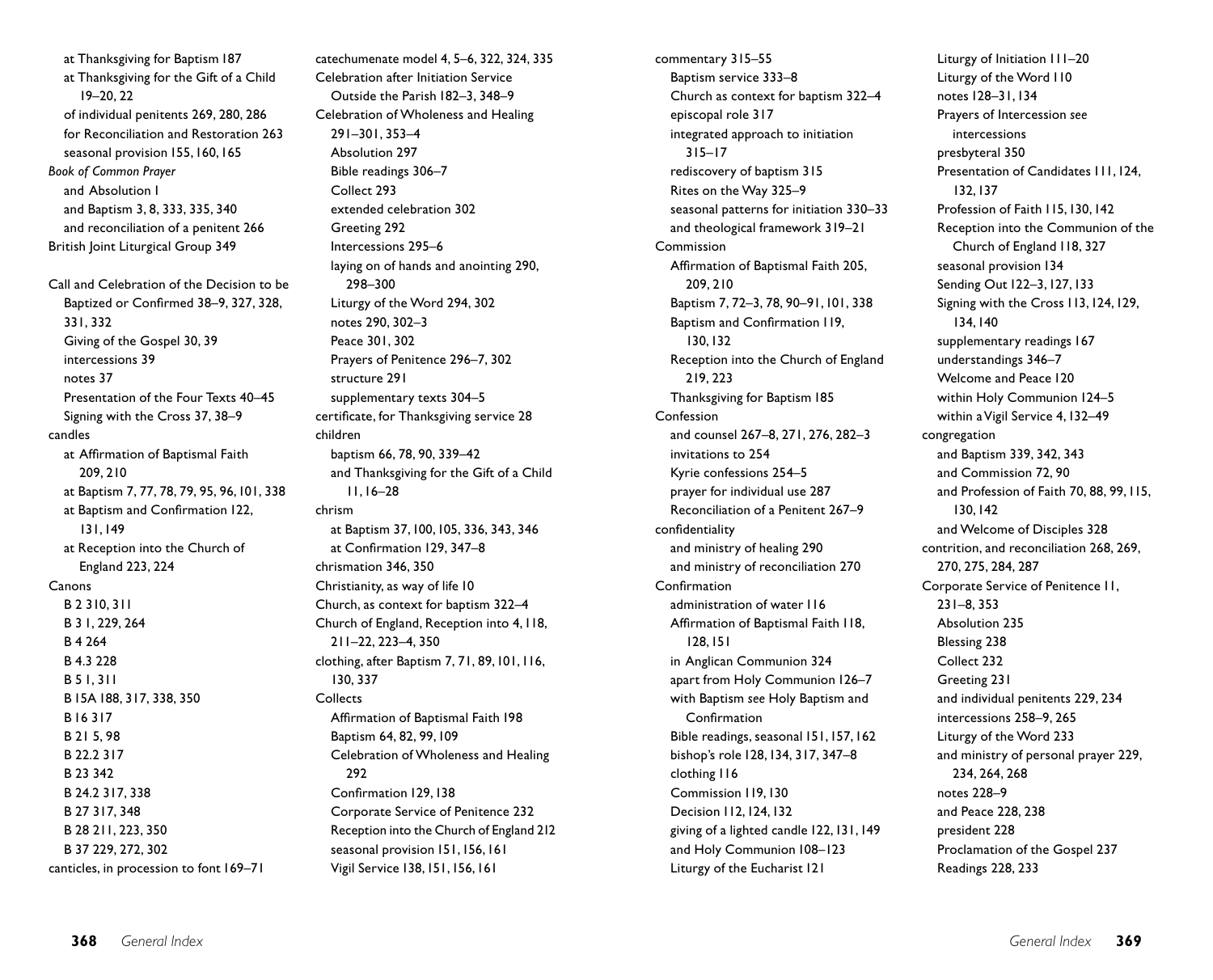resources 240–65 structure 230 Thanksgiving for Holy Baptism 236 covenant, baptismal 281–6, 322, 324, 351, 353 Creed interrogatory form 97,117,142,194–5, 202, 216 and Profession of Faith 334–5

deacon and prayer over the Water 158 Vigil with Baptism and Confirmation 134,144 death, preparation for 324 Decision Affirmation of Baptismal Faith 201, 209, 210 alternative form 112,168 Baptism 67, 85, 335–6 Baptism and Confirmation 112,139 Reception into the Church of England 215, 223, 224 Declaration, Reception into the Church of England 217 Declaration of Commitment 203 deliverance, ministry of 270, 324 Deliverance, Song of 170 dipping, baptism by 71, 89,100–101, 116, 336 discipleship and formation 6, 317, 325–6 Supporting Disciples on the Way of Christ 29–43, 328 Dismissal, prayer 56 drama and movement 6–7, 8,11

Easter, and initiation 6, 7, 330–31, 343 Eastertide seasonal provision 156–60 Vigil with Baptism and Confirmation 134 Emergency Baptism 102–5, 344 English Language Liturgical Consultation 335

Epiphany and initiation 6, 332, 343 seasonal provision 150–55 Vigil with Baptism and Confirmation 134 Eucharist *see* Holy Communion Eve of Pentecost,Vigil with Baptism and Confirmation 134,135–49 Evening Prayer 50 and Affirmation of Baptismal Faith 210 and Holy Baptism 97 and Reception into the Church of England 224 exorcism 290

faith as process 8–9 families baptism of adults and children together 99,128, 343 and preparation for baptism 322 font, and Reconciliation of a Penitent 271 font, procession to canticles 169–71 Litany of the Resurrection 172–3 Thanksgiving for Holy Baptism 11 Thanksgiving for the Holy Ones of God 174–6

## gifts

and Supporting Disciples on the Way of Christ 30 and Thanksgiving for Baptism 185 godparents and Admission of the Baptized to Communion 188 and Christian faith 340–41 and Commission 72, 90 commissioning 31, 327 and the Decision 67, 85,168 and giving of candles 78 and Presentation of Candidates 66, 84,111 and Signing with the Cross 68, 86, 100, 342 and sponsors 29, 99, 342

#### **Gospel**

Corporate Service of Penitence 237 giving at Call and Celebration 30, 31, 39 giving at Thanksgiving for the Gift of a Child 20 Gospel Acclamations and Baptism and Confirmation 144 and Reconciliation and Restoration 257 seasonal provision 151,156,162 **Greeting** Affirmation of Baptismal Faith 197 at Vigil Service 136 Baptism and Confirmation 108 Celebration of Wholeness and Healing 292 Corporate Service of Penitence 231 Holy Baptism 63 Reception into the Church of England 211 Reconciliation of a Penitent 267, 274, 281 Thanksgiving for the Gift of a Child 23 *Guidelines for the Professional Conduct of the Clergy* 270 hands, anointing 229, 272

healing 324, 351–2 and anointing with oil 229, 234, 268, 290, 299, 354 Celebration of Wholeness and Healing 290, 291–301, 302–3, 353 Holy Baptism 60–77 administration of water 71, 89,100,102, 143, 335–6 anointing with oil 99,105, 335–6, 343, 345–6 apart from Holy Communion 80–95 at Morning or Evening Prayer 97 Bible readings, seasonal 151,157,162 and clothing 7, 71, 89,101,130, 337 Collects and readings 64–5, 82–3, 99 Commission 7, 72–3, 78, 90–91,101, 185, 338 Decision 67, 85, 335–6 Emergency 102–5, 344

giving of a lighted candle 7, 77, 78, 79, 95, 96,101,149, 338 Greeting 63 and Holy Communion 76, 78–9, 98 Liturgy of Baptism 66–75, 84–92, 96, 97 Liturgy of the Word 65, 83 notes 78–9, 98–101,105 pastoral introduction 62 Prayer over the Water 6, 69, 87, 102, 132,144,177, 336, 345 Prayers of Intercession *see* intercessions Preparation 63–4, 79, 81–2 Presentation of Candidates 66, 78, 84, 96, 97, 98,105, 341 Profession of Faith 70, 78, 88, 96, 99 seasonal provision 6, 8, 99,134, 336 Sending Out 77, 95, 97, 338 Signing with the Cross 68, 71, 86, 89, 102, 335–6, 343 structure 60–61, 80 supplementary readings 165 Thanksgiving for 184–7, 331 Welcome and Peace 75, 79, 92 *see also* Holy Baptism and Confirmation; Thanksgiving Prayer for a Child Holy Baptism and Confirmation administration of water 116,128,134 Affirmation of Baptismal Faith 118,128, 349–50 apart from Holy Communion 126–7 clothing 7,116,130 Commission 119,130,132 Confirmation 118–19 Decision 112,128,139, 335 giving of a lighted candle 122,131,149 Greeting 108 and Holy Communion 108–123 Liturgy of the Eucharist 121 Liturgy of Initiation 111–20 Liturgy of the Word 110 notes 128–31,134 Prayer over the Water 114, 132, 141, 177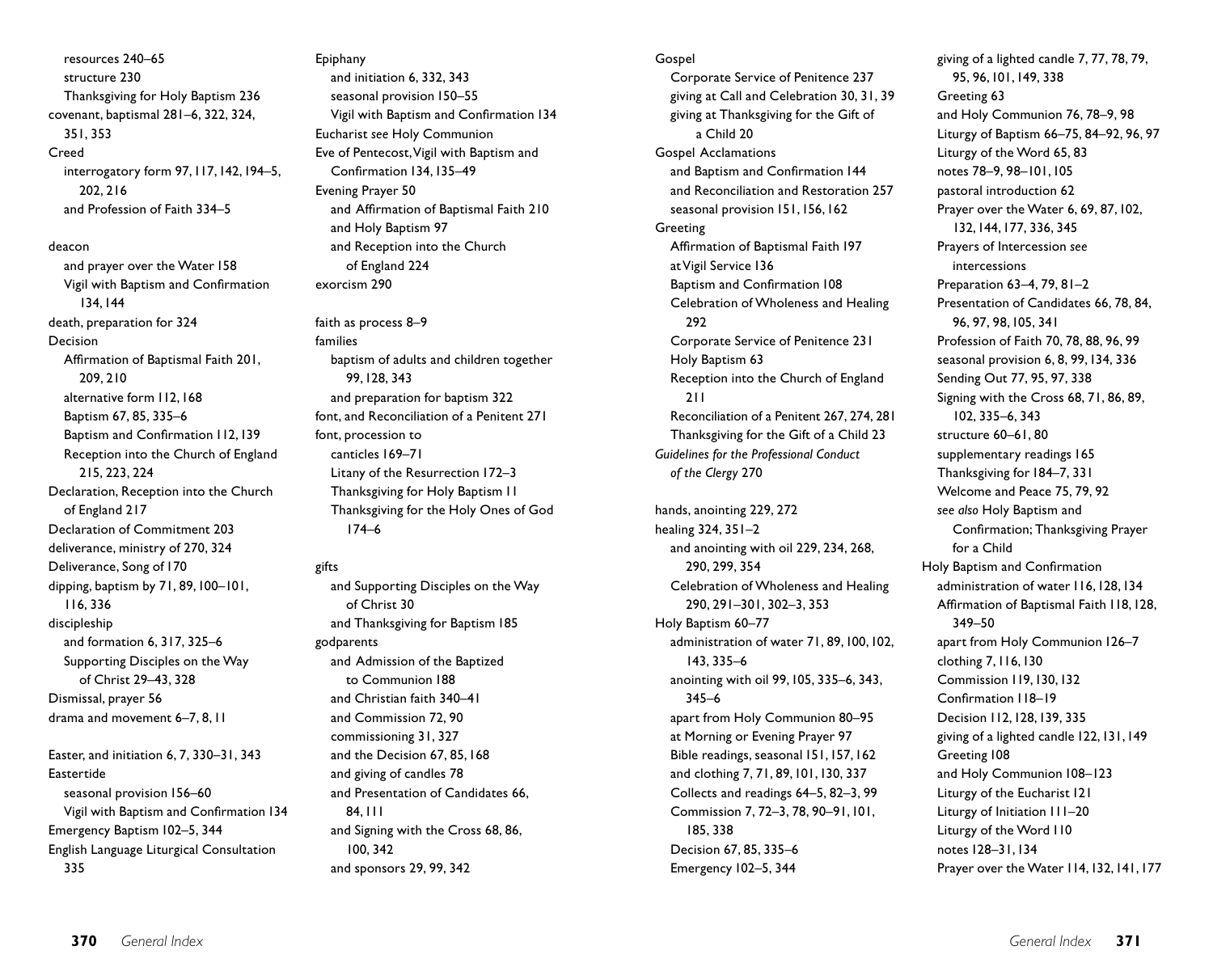Prayers of Intercession *see* intercessions Presentation of Candidates 111,132,137 Reception into the Communion of the Church of England 118 seasonal provision 134,150–65 Sending Out 122–3,127,133,149 Signing with the Cross 113,124,129, 134,140 structure 107 supplementary texts 166–79 Welcome and Peace 120,155 within a Vigil Service 4,132–49 Holy Communion Admission of the Baptized to 188, 189–92, 324, 338, 349 and Affirmation of Baptismal Faith 197–208, 209–210 and Baptism 76, 78–9, 98 and Baptism and Confirmation 108–123 and Confirmation 124–5 and Corporate Service of Penitence 228, 265 and Kyrie Confessions 254 Laying on of Hands and Anointing 302 and Reception into the Church of England 211–22, 223–4 and Welcome of Those Preparing for the Baptism of Children 31 *see also* Prefaces, Eucharistic

identity and baptism 10 immersion baptism 337 individuals, Prayer for Individuals in Public Worship 229, 234, 264–5, 354 infant baptism 66, 317, 322, 339–42 initiation and Easter 6, 7, 330–31, 343 and individual stories 6, 9, 318–19 integrated approach 315–17 parish policies 318 seasonal patterns 332–3 Initiation Service Outside the Parish, Celebration following 182–3, 348–9

intercessions alternative form 177 at Admission of the Baptized to Communion 189 at Affirmation of Baptismal Faith 205, 210 at Baptism and Confirmation 120,126, 130,134,146–7,154 at Call and Celebration 39 at Celebration after Initiation Service Outside the Parish 182 at Corporate Service of Penitence 258–9, 265 at Holy Baptism 74, 78, 79, 93, 96, 97, 101, 337 at Thanksgiving for Baptism 186 Celebration of Wholeness and Healing 295–6 Reception into the Church of England 219, 224 for Rites on the Way 53–5 seasonal provision 154,159,164 International Anglican Liturgical Consultation 9, 322, 333 invitations to Confession 254 Jerome, St, prayer of 52 Jesus' Summary of the Law 41, 234, 246, 329 journey of faith 5–6, 8–9, 50, 319, 320 as accompanied 5,11, 33, 317, 325–6

Call and Celebration 38, 327, 328, 331, 332 Lent–Holy Week–Easter 6, 7, 330–31 Welcome of Disciples on the Way of Faith 33–5, 327–8, 331

Kyrie Confessions 254–5

laying on of hands on behalf of others 264, 290 Celebration of Wholeness and Healing 298–300 and personal prayer 229, 234, 264, 268, 271, 290, 354

Laying on of Hands with Prayer and Anointing at Holy Communion 302, 303 Lent and Corporate Service of Penitence 228, 353 and preparation for baptism 330, 331 Litany of Penitence 234, 247 Litany of the Resurrection 172–3 Lord's Prayer 42–3, 76, 92,103, 260, 279, 285, 328–9

Maundy Thursday, blessing of oils 345 minister of baptism 96, 98,105,128,134 ministry of reconciliation and confidentiality 270 and training 271 mission 7, 8–9,10, 319, 321 and personal testimony 30 Thanksgiving for Mission of the Church 184 Morning Prayer 50 and Affirmation of Baptismal Faith 210 and Holy Baptism 97 and Reception into the Church of England 224 movement 6–7, 8, 11

New Creation, Song of 171

## oil

of chrism 37,100,105, 336, 343, 346, 347–8 episcopal consecration 129, 229, 303, 349 of healing 229, 234, 268, 271, 303, 346 and ministry of prayer 264, 268, 271–2, 354 Prayer over the Oil 229, 272, 303, 308–9 for Signing with the Cross 37,100,129, 335, 343 *On the Way* 3,10, 315–17, 322, 324, 328–9, 336, 339–40, 347–8, 355

#### parents

and Admission of the Baptized to Communion 188 and Commission 72, 90 and the Decision 67, 85,168 and emergency baptism 105, 344 expectations of baptism 339–42 and giving of candles 78 and Signing with the Cross 68, 86,100 parishes, initiation policies 318 Paschal candle in Baptism and Confirmation 131 in Holy Baptism 78,101 pastoral introductions Admission of the Baptized to Communion 189 Celebration after Initiation Service Outside the Parish 182 Holy Baptism 62 Peace at Admission of the Baptized to Communion 190 at Affirmation of Baptismal Faith 206, 210 at Baptism 75, 79, 92 at Baptism and Confirmation 120 at Celebration after Initiation Service Outside the Parish 183 at Celebration of Wholeness and Healing 301, 302 at Corporate Service of Penitence 228, 238, 261 at Reception into the Church of England 220, 224 at Vigil with Baptism and Confirmation 146 seasonal provision 155, 160, 165 penance 268, 269 Penitence biblical reflection 234, 248–51 Corporate Service 11, 228–9, 230–38, 353 Extended Form 234, 242–3 Litany of Penitence 234, 247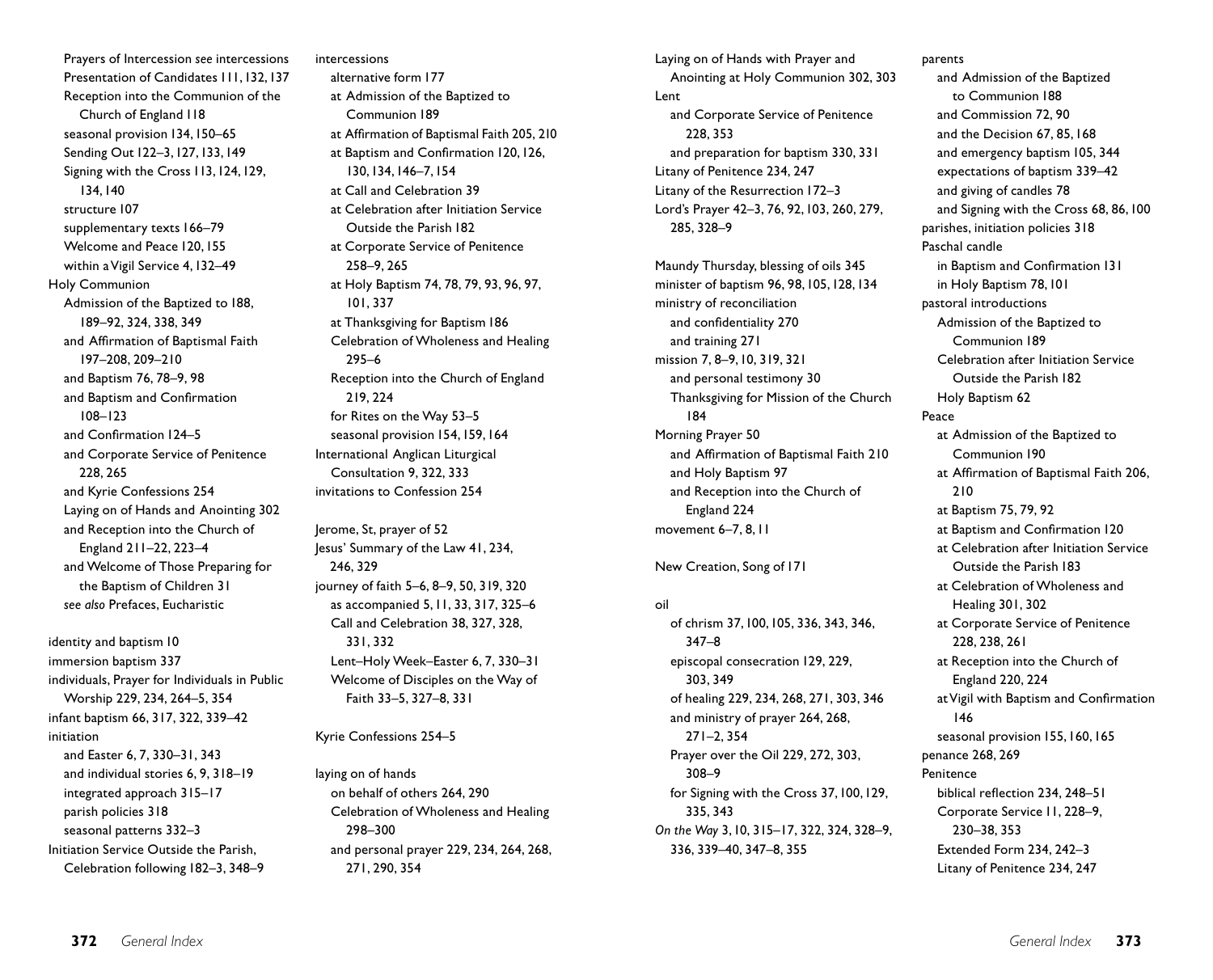prayers 234, 296–7, 302 omission 78, 96, 97, 209, 210, 223, 224 resources 241–65 *see also* Reconciliation of a Penitent Pentecost, Eve seasonal provision 156–60 Vigil with Baptism and Confirmation 134,135–49 Post Communion at Admission of the Baptized to Communion 191 at Affirmation of Baptismal Faith 207 at Baptism and Confirmation 121,134, 159,164 at Reception into the Church of England 221 and Holy Baptism 76 seasonal provision 155,160,165 prayer, ministry of personal prayer 229, 234, 264, 268, 271, 274 Prayer During the Day 50, 51–2 Prayer for Individuals in Public Worship 229, 234, 264–5, 302, 354 Prayer over the Oil 229, 272, 303, 308–9 Prayer over the Water at Baptism 6, 69, 87,102,132,144, 336, 345 at Baptism and Confirmation 114,132, 141,158 responsive form 177, 343 seasonal provision 152-3, 158, 162-3 prayers at the Dismissal 56 at the Preparation of the Table 56, 190, 261 of intercession *see* intercessions for use with learning groups 51–2 Prayers in Preparation for Baptism 48–9, 329, 331 Prefaces, Eucharistic 121,190 extended 262 seasonal provision 151,160,165 short 76,177, 207, 221, 262 Preparation of the Table, prayers 56,190, 261 Presentation of Candidates at Affirmation of Baptismal Faith 200, 209, 210 at Baptism 66, 78, 84, 96, 97, 98,105, 341 at Baptism and Confirmation 111,132,137 Reception into the Church of England 214, 223, 224 role of sponsors and godparents 66, 84,111 Presentation of the Four Texts 40–45, 50, 328–9, 331, 332 procession to the font canticles 169–71 Litany of the Resurrection 172–3 Thanksgiving for Holy Baptism 11 Thanksgiving for the Holy Ones of God 174–6 Profession of Faith Admission of the Baptized to Communion 188 Affirmation of Baptismal Faith 202, 209, 210 alternative 99,178, 335 Baptism 70, 78, 88, 96, 99 Confirmation 115,130,132,142 Corporate Renewal of Baptismal Vows 194–5 and Creed 334–5 Reception into the Church of England 216, 223, 224 Proper Prefaces at Admission of the Baptized to Communion 190 at Affirmation of Baptismal Faith 207 at Baptism 76 at Baptism and Confirmation 121 at Reception into the Church of England 221 for Reconciliation and Restoration 262 seasonal provision 155,160,165 short, traditional language 177 Psalms seasonal provision 151,157,162 supplementary 167

### questions about baptism 342–4

Reception into the Communion of the Church of England 4,118, 211–22, 223–4, 327, 350 Bible readings 151,157,162,167, 213 Collect 212 Commission 219, 223 Decision 215, 223, 224 Declaration 217 Greeting 211 Intercessions 219, 224 Liturgy of the Word 213 notes 223–4 Peace 220, 224 Preparation 211–12 Presentation of Candidates 214, 223, 224 Profession of Faith 216, 223, 224 Reception 218 Sending Out 222 Reconciliation of a Penitent 229, 267–86, 353 Absolution 268, 269, 270, 275, 284, 288–9 Act of Contrition 268, 269, 270, 275, 284, 287 act of thanksgiving 269, 278, 284 Bible readings 267 confession and counsel 267–8, 271, 276, 282–3 and confidentiality 270 Form One 266, 267, 274–80, 353 Form Two 266, 267, 268, 271, 281–6, 353 Greeting 267, 274, 281 guidelines 267–9 Liturgy of the Word 275, 281–2 notes 266, 270–72 prayer of confession 287 preparation 267 resources 287–9 and restitution 268, 271, 274, 283 Reconciliation and Restoration 324 Acclamation 263

and Bible readings 256 blessings 263, 280, 286 Eucharistic Prefaces 262 Intercession 258–9 and the Peace 261 Prayer for Individuals in Public Worship 229, 234, 264–5, 354 prayers at the Preparation of the Table 261 as recovering baptism 5,10–11, 228–9, 351–4 resources 240–65, 287–9 supplementary texts 304–9 *see also* Celebration of Wholeness and Healing; Corporate Service of Penitence; Reconciliation of a Penitent registers for Thanksgiving service 28 of those seeking initiation 38 Renewal of Baptismal Vows, corporate 101, 193,194–6, 209 Affirmation of Commitment 195,196 Profession of Faith 194–5 restitution, and Reconciliation of a Penitent 268, 271, 274, 283 Richard of Chichester, St, prayer of 52 Rites of Affirmation, as appropriating baptism 4,181–223, 348–50 Rites on the Way 4, 5, 7,11 Approaching Baptism 16–56, 325–9 seasonal patterns 330–33 using 326–9 *see also* Supporting Disciples on the Way of Christ; Thanksgiving for the Gift of a Child Roman Catholic Church and presbyteral confirmation 350 *Rite for the Christian Initiation of Adults* 326 rules for authorized forms of service 310

St Patrick's Breastplate 51 Sarum Primer 51